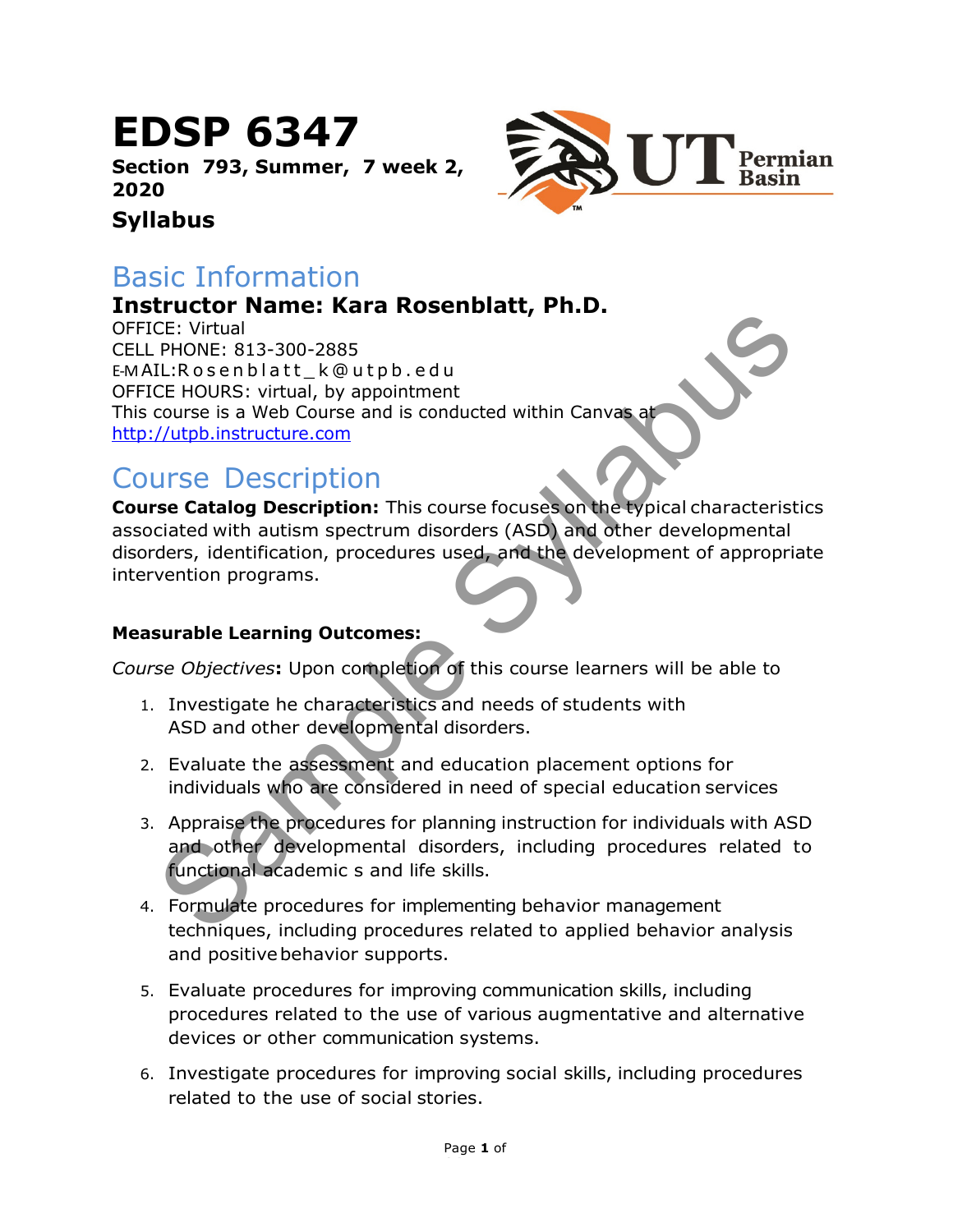- 7. Design procedures for managing the teaching and learning environment, including procedures related to the use of assistive technology and sensory integration.
- 8. Evaluate transition issues and procedures across a life span.

### Course Prerequisites: None

### Conceptual Framework of the School of Education of UT Permian Basin Vision Statement

The vision of the School of Education is a community of life-long learners who actively reflect on the impact of their values, attitudes, beliefs, and practices.

### Mission Statement

vision of the School of Education is a community of life-long learners who<br>ely reflect on the impact of their values, attitudes, beliefs, and practices<br>
ion Statement<br>
mission of the School of Education is to prepare pre-s The mission of the School of Education is to prepare pre- service and professional educators who are proactive in nurturing the life-long development of all learners.

This mission will be accomplished by:

- Facilitating the acquisition of necessary knowledge, skills, and dispositions;
- Cultivating the value of diversity
- Encouraging collaborative inquiry, innovation, and research;
- Promoting collegiality and service in schools and communities;
- Integrating technology into practice;
- Providing opportunities for professional growth; and
- Influencing educational practices and policies at the local, state, and national level.

### Learning Outcomes for Teacher Candidates and Other School-Based Professionals:

The faculty expects that candidates will:

- Demonstrate content knowledge in their respective content area
- Use appropriate processes and teaching practices
- Apply knowledge about child and adolescent development
- Incorporate knowledge of diversity in planning and delivering instruction
- Incorporate technology in planning and delivering instruction
- Plan for and assess students' learning
- Create an appropriate learning environment
- Communicate and collaborate with all stakeholders
- Engage in professional growth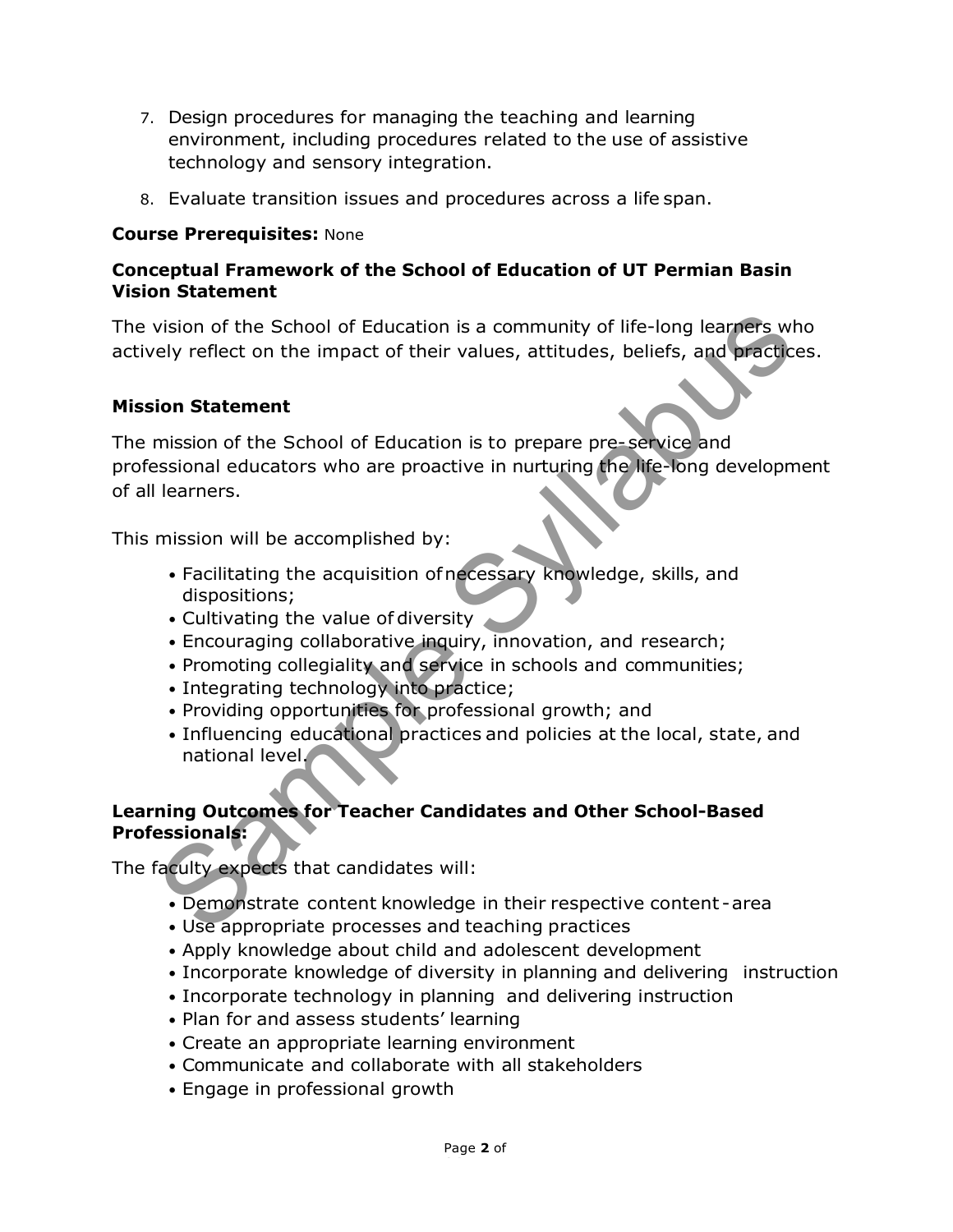### Candidate Proficiencies:

To achieve the learning outcomes, candidates must demonstrate that they "are gaining the knowledge, skills, and dispositions necessary to have a positive impact on P-12 student learning" (NCATE, 2000, p. 9). The following is a list of the specific knowledge, skills, and dispositions that the faculty has determined are important for each candidate to possess and exhibit.

### KNOWLEDGE (K):

candidates will exhibit knowledge about and understand the impact on<br>
ing and student learning of:<br>
1. Theoretical perspectives of the profession<br>
2. The content, processes, and practices appropriate for their students<br>
3. Our candidates will exhibit knowledge about and understand the impact on teaching and student learning of:

- 1. Theoretical perspectives of the profession
- 2. The content, processes, and practices appropriate for their students
- 3. Child and adolescent developmentDiversity
- 4. Technology
- 5. Planning and assessment
- 6. The learning environment and classroom management
- 7. Collaboration
- 8. Legal and ethical issues related to education

### SKILLS (S):

Our candidates will be able to:

- 1. Select appropriate content for use in lesson planning and delivery
- 2. Apply best practices to promote learning in all students
- 3. Use knowledge of child and adolescent development to direct their teaching
- 4. Select from an array of techniques to meet the needs of diverse learners
- 5. Integrate the use of technology into the learning environment
- 6. Use appropriate assessments to measure students' developmental progress
- 7. Develop an appropriate learning environment
- 8. Apply classroom management techniques
- 9. Communicate with all members of the educational community

(students, families, other educators, administration, community members)

- 10. Reflect on their professional performance in order to improve their professional effectiveness
- 11. Employ ethical and legal standards in education

### DISPOSITIONS (D):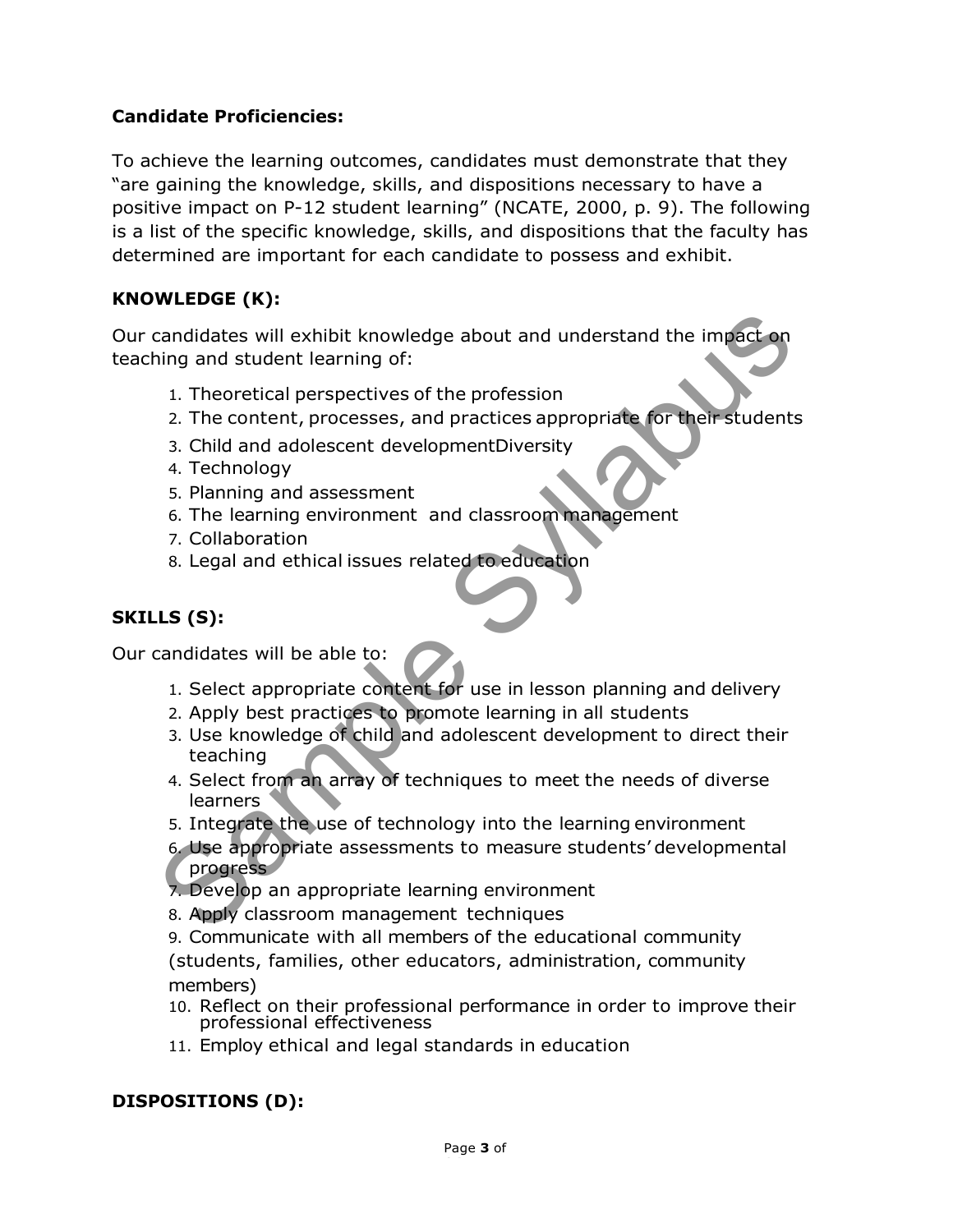Our candidates will demonstrate a/an:

- 1. Respect for themselves and a positive regard for others
- 2. Passionate nature about learning
- 3. Belief in the value of a learner- centered instruction
- 4. Dedication to providing a safe and supportive learning environment
- 5. Acknowledgement of and respect for the fact people are shaped by their cultures
- 6. Commitment to clear and accurate communication
- 7. Professional and ethical attitude
- 8. Desire to keep current on educational research and practice

### DIVERSITY PROFICIENCIES:

1. Instill the awareness of diversity for implementing inclusive instruction

2. Incorporate the diverse nature of learning and teaching as exemplified in the global community.

- 3. Model critical global thinking through coursework
- 4. Conceptualize diversity experiences from a variety of perspectives:

a) to strive for social justice, equality, and equity for all learners

b) to continue the process of self-growth, narrowing the student achievement gap in our nation

7. Professional and etnical attitude<br>
8. Desire to keep current on educational research and practice<br> **ERSITY PROFICENCIES:**<br>
1. Instill the awareness of diversity for implementing inclusive instructic<br>
2. Incorporate the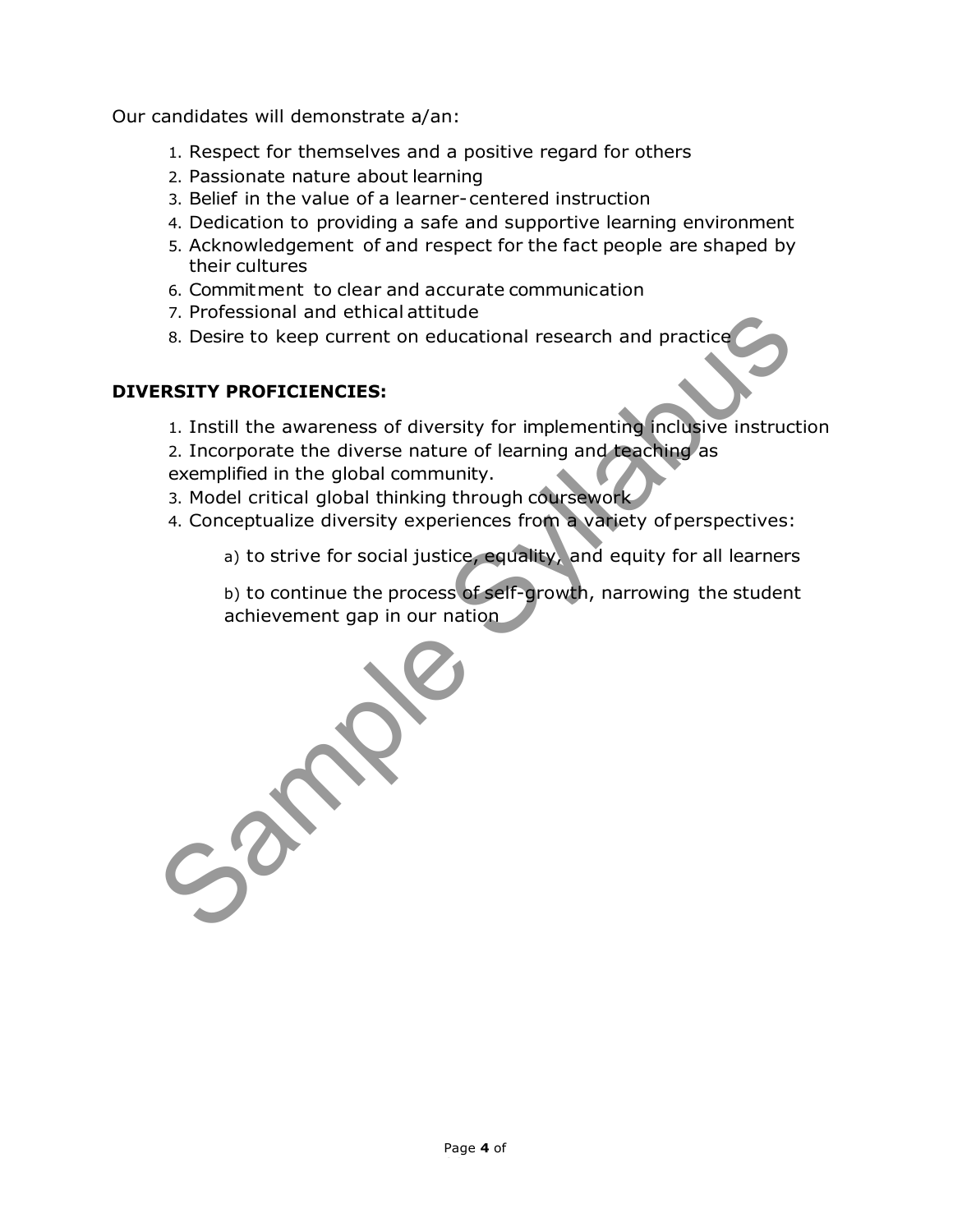c) to empower all learners as citizens in a global society

# **Materials**

Required Materials: Boutot, E.A. (2016). Autism Spectrum Disorders: Foundations, Characteristics, and Effective Strategies. Pearson.

Recommended Materials: Various online materials will be provided.

**Other materials: None** 

# Important Academic Dates

UTPB Academic Calendar

## Course Overview

This course is divided into 7 modules. All seven modules are open at the beginning of the course, however, there are **SPECIFIC DUE DATES** for each assignment. Information regarding those due dates can be found by viewing the Course Schedule in this Syllabus and in the Start Here module in Canvas.

**Example Syllabuse Syllabuse Syllabuse Syllabuse Syllabuse Syllabuse Syllabuse Syllabuse Syllabuse Syllabuse Syllabuse Syllabuse Syllabuse Syllabuse Syllabuse Syllabuse Syllabuse Syllabuse Syllabuse Syllabuse Syllabuse Syl Module Readings:** You are expected to read each article, website, or lecture provided in the module thoroughly prior to completing the assignments failure to do so will undoubtedly result in low assignment grades. I generally find that students "don't understand" because they have not bothered to read the text. Please don't be one of those students. The expectations for each module may vary according to the topic and available online resources (i.e. you will not always be reading from a textbook) but the information is still necessary for completion of assignments and discussion.

**Exams/Quizzes:** There will be no exams or quizzes for this courses. Assessment of skills will be gathered via unit discussions and assignments.

Unit Discussions: You will participate in 4 group discussions. You will need to carefully review the rubrics provided in order to fully understand the grading expectations for the discussions.

You will need to respond to 2 of your peers posts.

**Assignments:** For each module, you will complete reflective activities that allow you analyze and evaluate the information covered in the module in order to synthesize and apply the knowledge and skills you have learned. You will need to carefully review the rubrics provided in order to fully understand the grading expectations for these activities. Directions and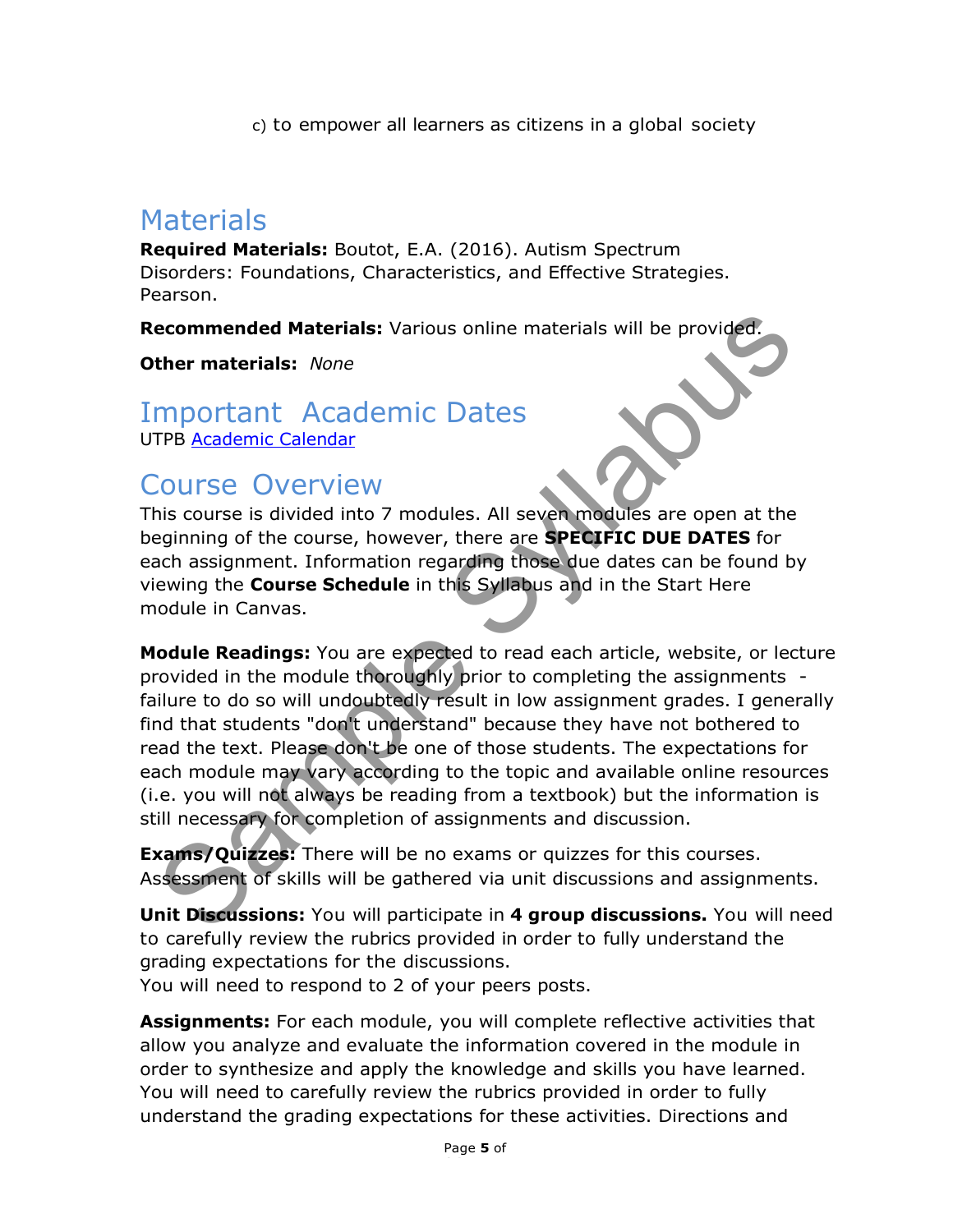rubrics for each assignment can also be found at the end of this rubric.

Keep in mind the following standards/practices for submission of assignments. All files that will be submitted to the instructor should:

- Be saved as .doc or .docx files as I cannot always open .wps files on my computer.
- Be sure to put your name at the top of each page header
- Always keep a copy of all the work you submit so that you will not need to re-do it if it should get lost in cyberspace.

| Course Assessment, Schedule & Grading Scale |  |  |  |
|---------------------------------------------|--|--|--|

| need to re-do it if it should get lost in cyberspace.                                                                                                                                               |                           |     |            |
|-----------------------------------------------------------------------------------------------------------------------------------------------------------------------------------------------------|---------------------------|-----|------------|
| **If you have not completed an assignment by its assigned due date,<br>you will receive a 5 point deduction for each day it is late. Discussions<br>posts will NOT be accepted after the due date** |                           |     |            |
| Course Assessment, Schedule                                                                                                                                                                         |                           |     | ading Scal |
| <b>Course Assessment</b>                                                                                                                                                                            | <b>Due</b><br><b>Date</b> |     |            |
| <b>Start Here Module</b>                                                                                                                                                                            |                           |     |            |
| Video Introduction                                                                                                                                                                                  | July 3                    |     |            |
| Secondary Authentication                                                                                                                                                                            | July 3                    |     |            |
| <b>SMART Goal in "Practice"</b>                                                                                                                                                                     | July 3                    |     |            |
| Module 1: Characteristics,<br><b>History, Causes</b>                                                                                                                                                |                           |     |            |
| Assignment 1                                                                                                                                                                                        | July 5                    | 100 |            |
| <b>Module 2: Evidence Based</b><br><b>Practices</b>                                                                                                                                                 |                           |     |            |
| Discussion 1 - Initial Response<br>Response to Peers                                                                                                                                                | July 10<br>July 12        | 25  |            |
| Assignment 2                                                                                                                                                                                        | July 12                   | 100 |            |
| <b>Module 3: Behavioral</b><br><b>Interventions</b>                                                                                                                                                 |                           |     |            |
| Assignment 3                                                                                                                                                                                        | July 19                   | 100 |            |
|                                                                                                                                                                                                     |                           |     |            |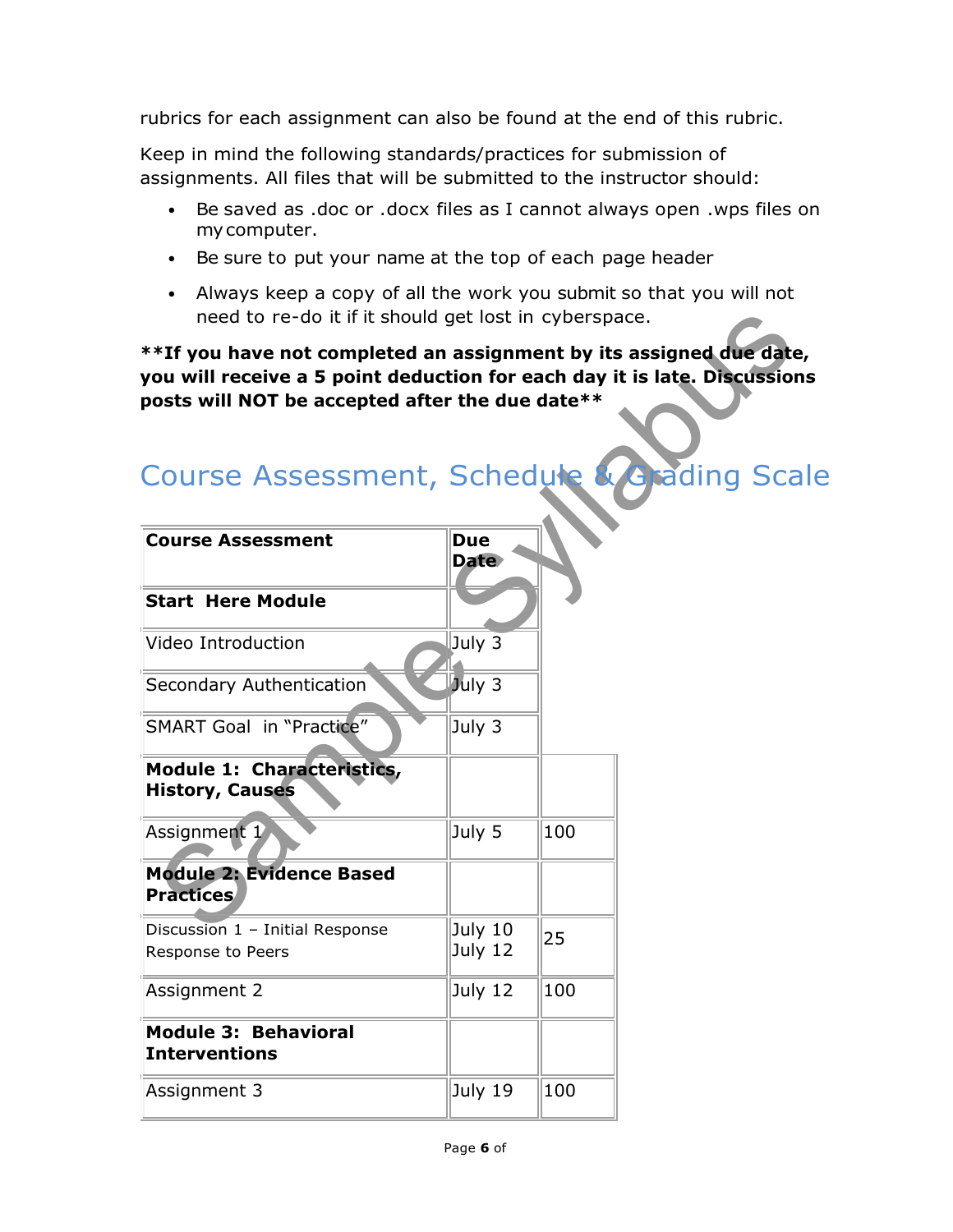| <b>Module 4: Communication</b><br><b>Interventions</b>                                                         |                    |     |  |
|----------------------------------------------------------------------------------------------------------------|--------------------|-----|--|
| Discussion 2 - Initial Response<br>Response to Peers                                                           | July 24<br>July 26 | 25  |  |
| Assignment 4                                                                                                   | July 26            | 100 |  |
| <b>Module 5: Social/Emotional</b><br><b>Skills</b>                                                             |                    |     |  |
| Assignment 5                                                                                                   | Aug 2              | 100 |  |
| <b>Module 6: Academic</b><br><b>Instruction and Practices</b>                                                  |                    |     |  |
| Discussion 3 - Initial Response                                                                                | Aug 7              | 25  |  |
| Response to Peers                                                                                              | Aug 9              |     |  |
| Assignment 6                                                                                                   | Aug 9              | 100 |  |
| <b>Module 7: Assistive</b><br><b>Technology, Family</b><br><b>Collaboration, Transition</b><br><b>Planning</b> |                    |     |  |
| Discussion 4 - Initial Response<br>Response to Peers                                                           | Aug 12<br>Aug 14   | 25  |  |
| Assignment 7                                                                                                   | Aug 14             | 100 |  |
| <b>TOTAL</b>                                                                                                   |                    | 800 |  |
| Grading Scale:                                                                                                 |                    |     |  |

| <b>Grading Scale</b>       |   |
|----------------------------|---|
| $90 - 100\%$ (810-900 pts) | А |
| 80-89 % (720 - 809 pts)    | В |
| 70 - 79% (630- 719 pts)    |   |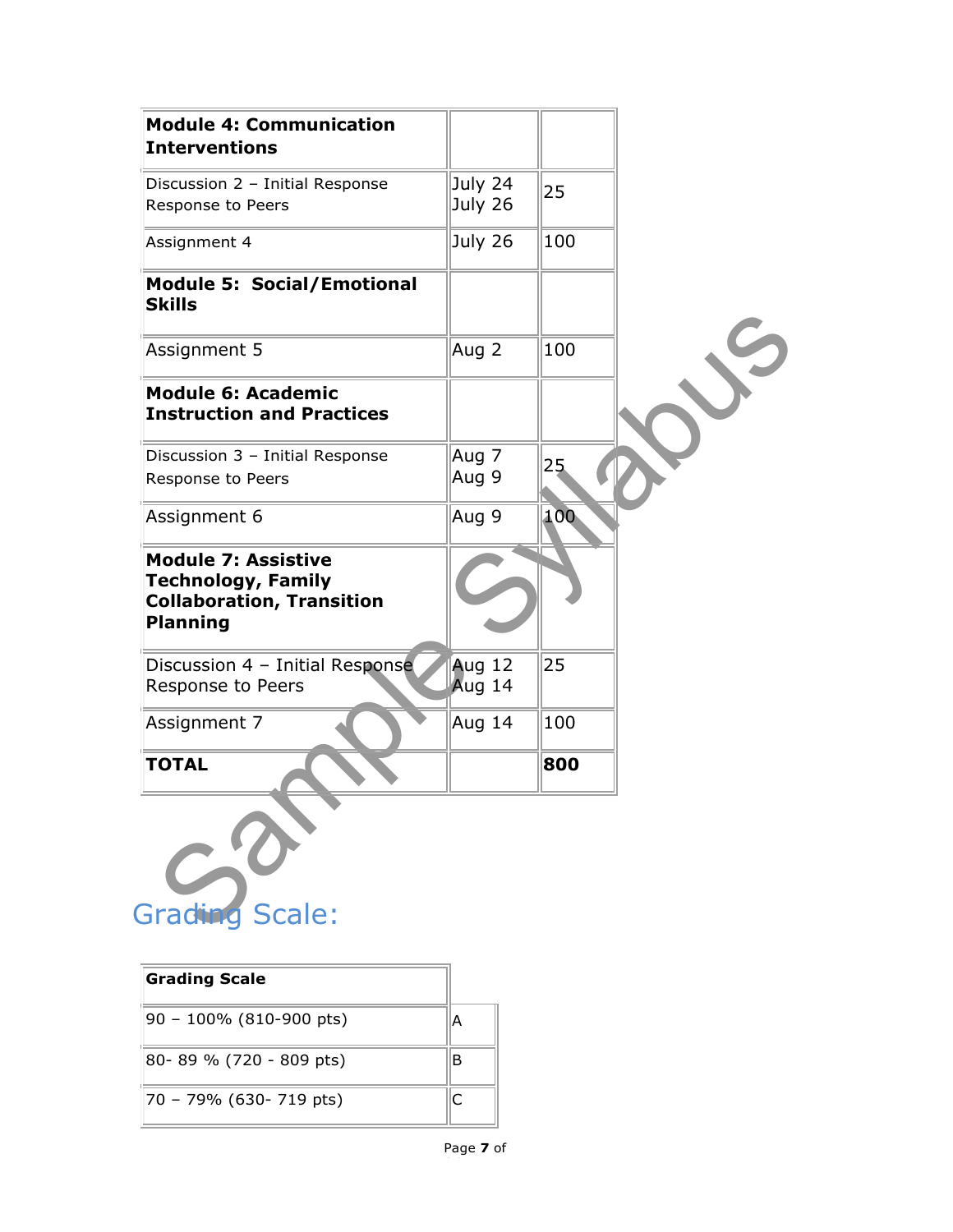no grades of "D" are given - Below 70% (<630)

\*Unless otherwise stated, all materials, activities, and assessments are required and are not optional.

F

# Communication, Grading & Feedback:

I will have your work graded and returned to you with feedback within 1 week of the submission date for each assignment. On the grading of each assignment I will use the rubric to indicate where points were earned/lost. I may also provide you with comments and feedback to help you improve your performance. Please review your assignment once it has been graded in order to improve your performance in the future if necessary. If there is any discrepancy in the grade, you must contact me immediately. You can check your grades by going to "Grades". You can also see recently graded assignment on the right hand column under "recent feedback."

As an online course you can expect email response to questions from the instructor within 48 hours. You may also call during my posted office hours. If I am going to be out due to ill health, attending a conference, etc., I will notify you using email and the announcements page on Canvas. There is a communication tools file in the start here portion of the website. This will provide you with all of the instructors contact information.

will have your work graded and returned to you with feedback within 1<br>eek of the submission date for each assignment. On the grading of each<br>esignment I will use the rubric to indicate where points were earned/lost.<br>ay als Please check Canvas announcements frequently for general communication about assignments and other feedback or class wide concerns. I generally try to make a class announcement every Monday morning to provide you with feedback on assignments, upcoming due dates, and bonus point opportunities. You will be able to see upcoming due dates on the right hand column of the screen in Canvas. Also, if you click the "view course stream" you will be able to see announcements, assignment notifications, and discussions added to the course since your last login.

**Time Management:** Each semester credit hour at U. T. Permian Basin represents commitment on an average of three hours of "out of class" preparation and one hour of class attendance (or its equivalent) per week. For example, enrolling in a three semester credit hour class commits the student to a total of twelve hours of work per week. Students who are employed or who have family responsibilities are especially encouraged to bear this commitment in mind and to seek guidance from their academic advisors in determining a suitable academic schedule.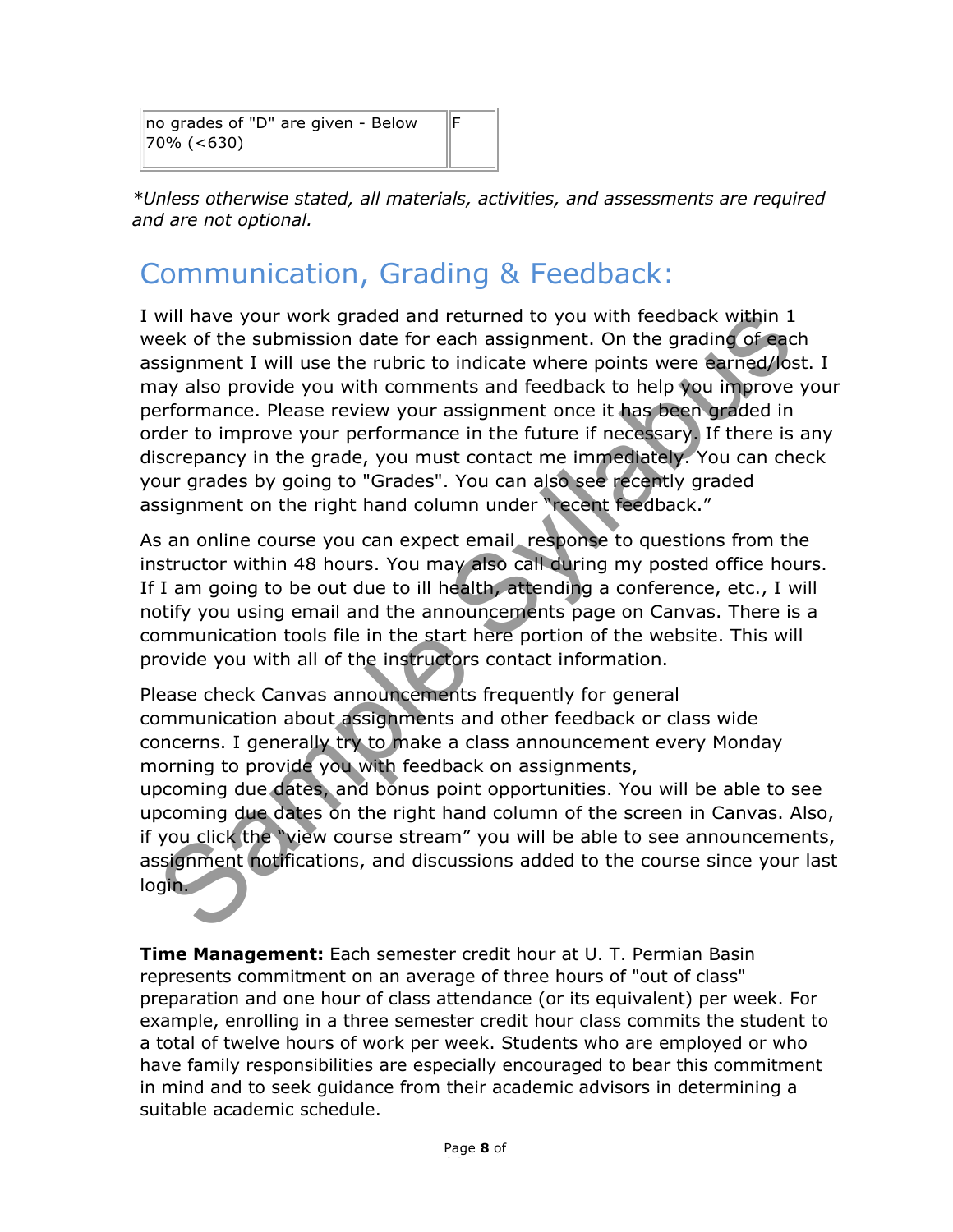I have provided the approximate times for each activity in canvas and total approximate time for each module is listed below the module content. Keep in mind that this is "approximate" and will depend on your individual learning styles and pace. Please be sure to review these approximate times and set aside enough time in your week to accomplish all of the module activities.

## Policies

- 1. **Discussion Board:** Discussion Board is primarily for discussing course related topics and issues. Best practices are:
	- a. Read all message postings in online discussion.
	- b. Respond to the question directly
	- c. Reply to minimum of two other student posts.
	- d. Use a person's name in the body of your message when you reply to their message.
	- e. Avoid postings that are limited to 'I agree' or 'great idea', etc.
	- f. Ensure responses to questions are meaningful, reflective.
	- g. Support statements with concepts from course readings, refer to personal experience, examples.
	- h. Follow Rules of Behavior.
- **Discussion Board:** Discussion Board is primarily for discussing course relations:<br>
a. Reapond to the question of two other student posts.<br>
b. Reapond to the question directly<br>
c. Reply to minimum of two other student post 2. Rules of Behavior: Discussion areas are public to every student in this class (including your instructor) who will see what you write. Please pay attention to the language you use and adhere to the following guidelines:
	- a. Do not post anything too personal.
	- b. Do not use language that is inappropriate fora classroom setting or Prejudicial in regard to gender, race, or ethnicity.
	- c. Do not use all caps in the message box unless you are emphasizing (it is considered shouting).
	- d. Be courteous and respectful to other people on the list
	- e. Do not overuse acronyms like you would use in text messaging. Some of the list participants may not be familiar with acronyms.
	- f. Use line breaks and paragraphs in long responses.
	- g. Write your full name at the end of the posting.
	- h. Be careful with sarcasm and subtle humor; one person's joke is another person's insult.
- 3. Make-Up/Late Submission Policy: All course activities must be submitted before or on set due dates. If the student is unable to abide by the due dates, it is her/his responsibility to contact the instructor immediately. There will be a 5 point deduction for each day an assignment is late. Discussion posts will not be accepted passed the due date. Students will not be allowed to make corrections. Extensions will be provided only to individuals who provide sufficient evidence of need (doctors note, etc.) 24 hours in advance of the deadline.
- 4. **Academic Dishonesty/Plagiarism/Cheating:** The academic community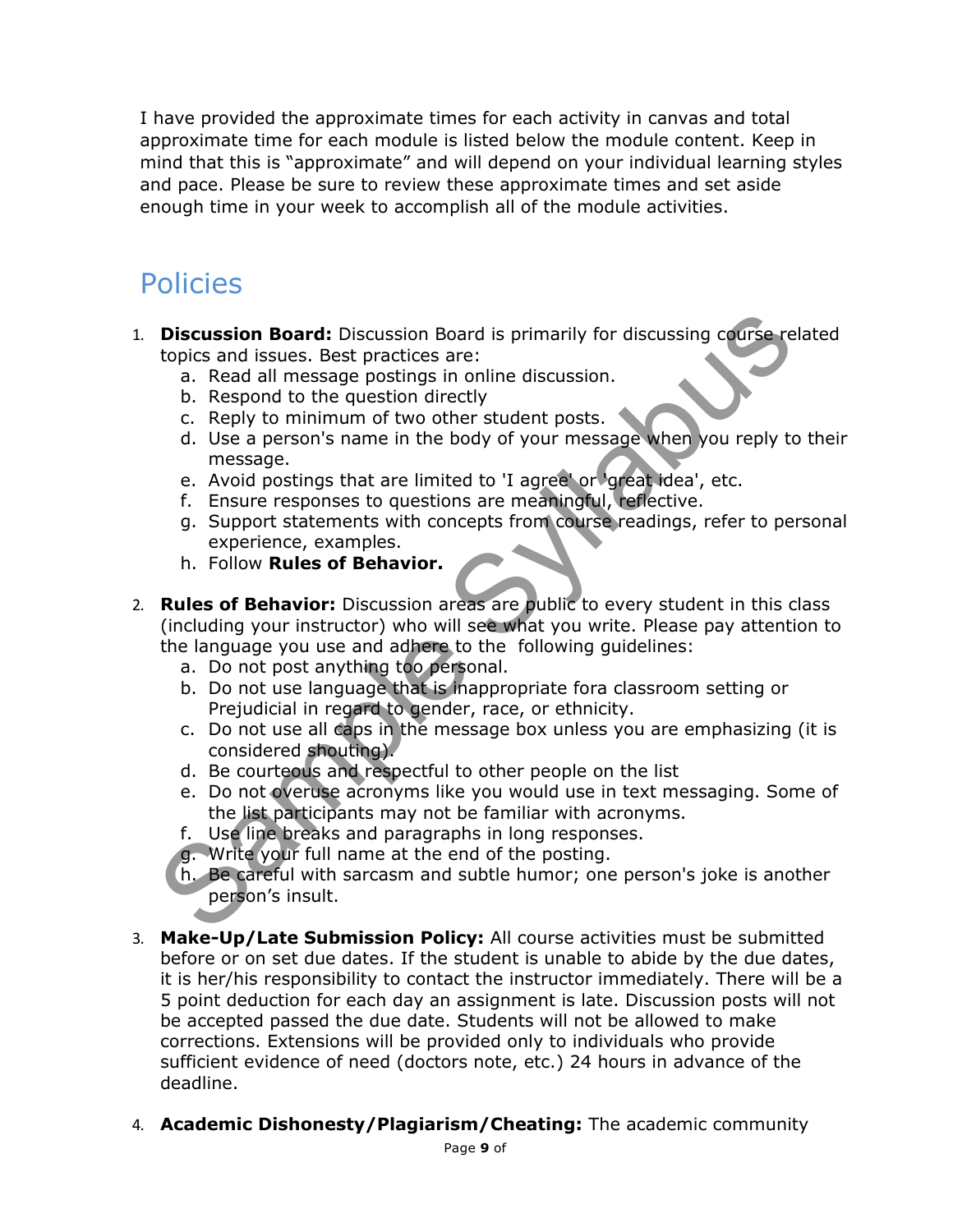regards academic dishonesty as an extremely serious matter, with serious consequences. Any effort to gain an advantage not given to all students is dishonest whether or not the effort is successful. Any suspicion of academic dishonesty will be reported and investigated. A student who engages in scholastic dishonesty that includes, but is not limited to cheating, plagiarism, and collusion will receive an "F" for the course.

All persons involved in academic dishonesty will be disciplined in accordance with University regulations and procedures. For complete information on UTPB student conduct and discipline procedures consult the University's Handbook: Scholastic Dishonesty.

Franchine Contact and distribute in the supprementation of the station stational station is the station of credit of any positive receives the contact of the contact of the contact of the credit of any order of rocetar of Academic dishonesty includes, but is not limited to cheating, plagiarism, collusion, falsifying academic records, misrepresenting facts, the submission for credit of any work or materials that are attributable in whole or in part to another person, taking an examination for another person, any act designed to give unfair advantage to a student such as, but not limited to, submission of essentially the same written assignment for two courses without the prior permission of the instructor, or the attempt to commit such acts.

Plagiarism includes, but is not limited to the appropriation of, buying, receiving as a gift, or obtaining by any means material that is attributable in whole or in part to another source, including words, ideas, illustrations, structure, computer code, other expression and media, and presenting that material as one's own academic work being offered for credit.

- 5. Attendance and Class Participation: Regular and active participation is an essential, unmistakably important aspect of this online course. Students will log on a minimum of three times every seven days. All students are expected to do the work assigned, notify the instructor when emergencies arise.
- 6. Tracking: The learning management systems have a tracking features. Statistics are collected that quantifies how often and when students are active in the course and provides information if the student has accessed different pages of the course.
- 7. **Absenteeism:** All the course activities have set dates to be completed and submitted. After the due dates the activities will not be available for the students. Not logging into an online course is considered absenteeism. Contact instructor immediately in case of emergency medical situation.

### 8. Course Incomplete/Withdrawal/Grade Appeal:

All students are required to complete the course within the semester they are signed up. Incomplete grades for the course are rarely given, will only be granted if the student provides a valid, documented excuse for not being able to complete the course on time, and has contacted the instructor prior to the scheduled last class to request an extension. The student signs a contract that includes the incomplete course activities and the new due dates.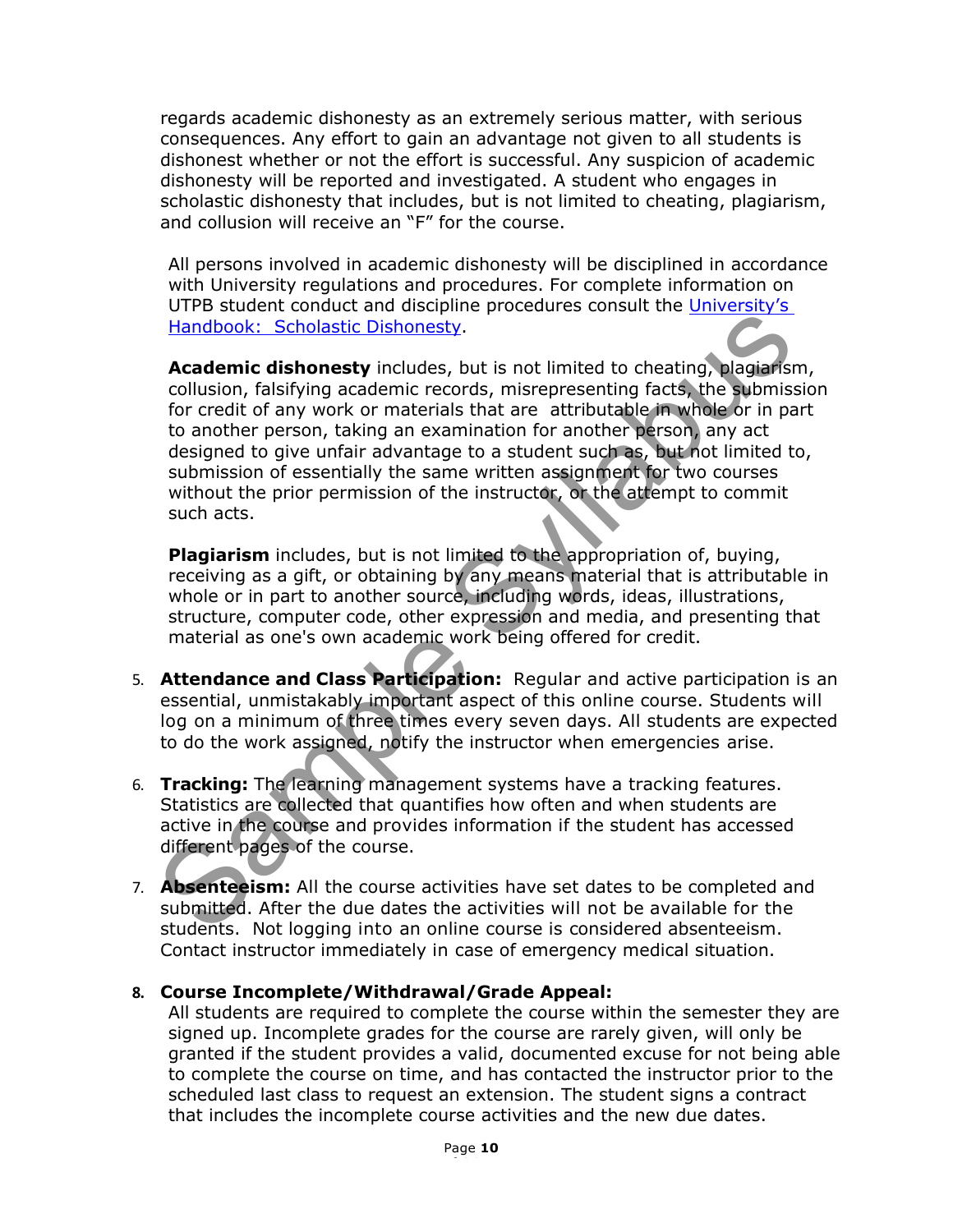Find information and dates regarding drops and withdrawals consult the University Handbook: Drops and Withdrawls and Appeal Process.

NOTE: The due dates and times for the activities will adhere to the Central Time Zone.

#### 9. Accommodation for Students with Disabilities:

Rehabilitation Act provides "reasonable accommodations" to students with<br>disabilities. Any student with a disability who is requesting an accommodation<br>for this course must provide the instructor with official documentatio Students with Disabilities: The University of Texas of the Permian Basin in compliance with the Americans with Disabilities Act and Section 504 of the Rehabilitation Act provides "reasonable accommodations" to students with disabilities. Any student with a disability who is requesting an accommodation for this course must provide the instructor with official documentation in the form of a letter from the ADA Officer for Students. Only those students who have officially documented a need for an accommodation will have their request honored. \*\*Adapted from UTSA ADA syllabus statement.\*\*

ADA Officer for Students: Mr. Paul Leverington Address: Mesa Building 4243 /4901 E. University, Odessa, TX 79762 Voice Telephone: 432-552-3702 Email: Leverington\_P@utpb.edu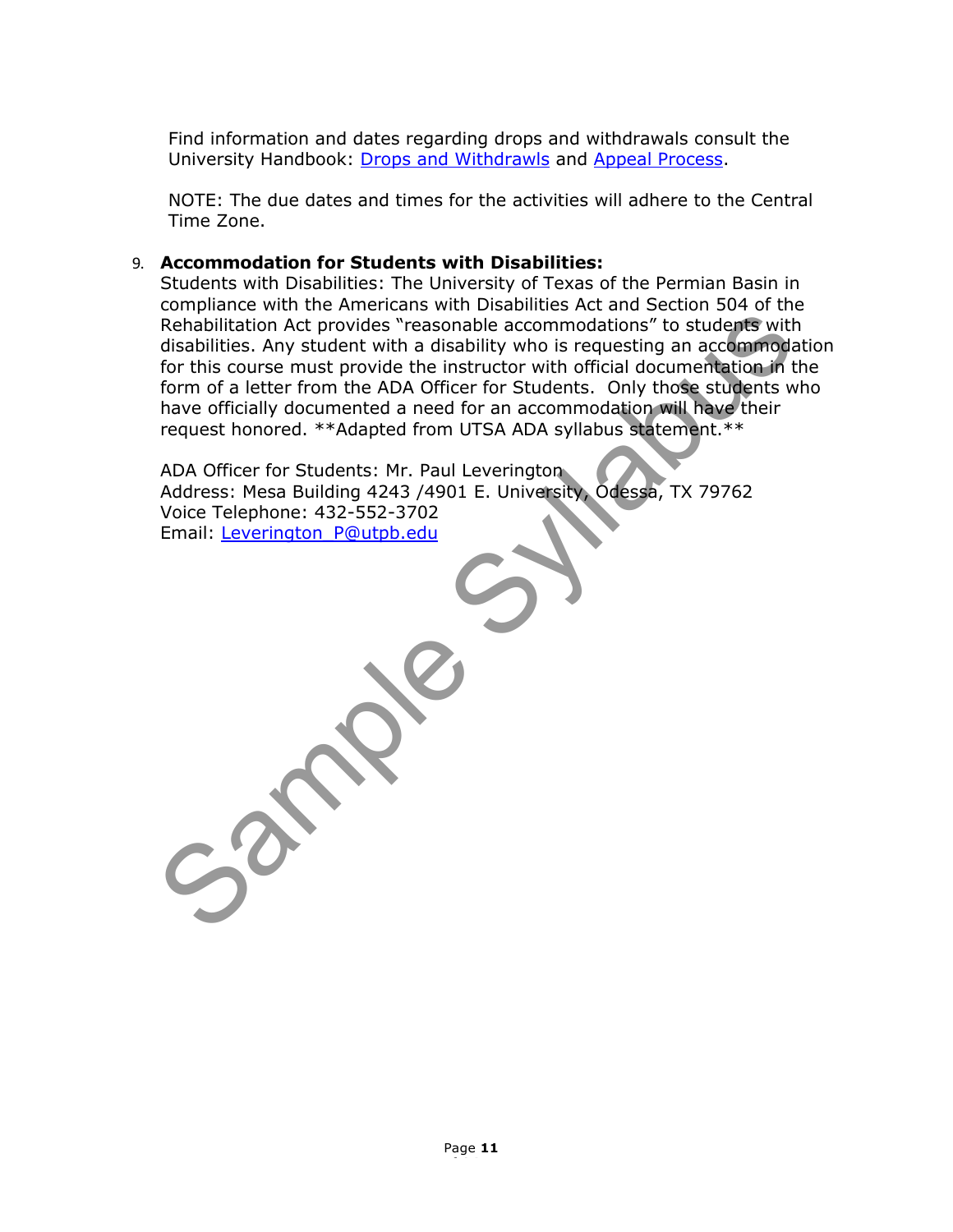# Computer Skills, Technical & Software Requirements

Student will need to create word processing documents, save files, submit files. Additionally, students will need to access YouTube for uploading and sharing videos.

Students can use cloud version of Word, PowerPoint and other Microsoft products through use of their UTPB Outlook 365 and UTPB email address. For more information refer to UTPB Office 365 Page.

### Computer Technical Requirements

See Technical Requirements.

For the accessibility and privacy statements of external tools used within courses, go to Accessibility and Privacy Statements.

# Online Student Authentication

right use of their UTPB Outlook 365 and UTPB email address. For more<br>mation refer to UTPB Office 365 Page.<br>
puter Technical Requirements.<br>
<u>Fechnical Requirements</u>.<br>
<u>Recessibility</u> and privacy statements of external tools UTPB requires that each student who registers for a distance course is the same student who participates in, completes, and receives credit for the course. UTPB's Distance Education Policy requires faculty members to employ at least two methods of verification to ensure student identities. To access online courses students must login to the UTPB learning management system using their unique personal identifying username and secure password. UTPB's Distance Education Policy requires at least one additional student identification method within the course that has been determined and approved by the faculty or academic program. This process will be:

Upload a clear image of yourself

- a. In color
- b. Well lit, and no shadows on your face or your ID that can obscure your image
- c. Must be taken on the day you submit the photo to reflect your current appearance
- d. Taken in full-face view directly facing the camera
- e. With a neutral facial expression and both eyes open

Then a picture of your ID (can be a UTPB ID or government issued ID) with only your name and picture showing (Picture ID card in which the ID number has been covered (tape overany numbers).

Make sure to attach **both image files** in either JPEG or PNG format to the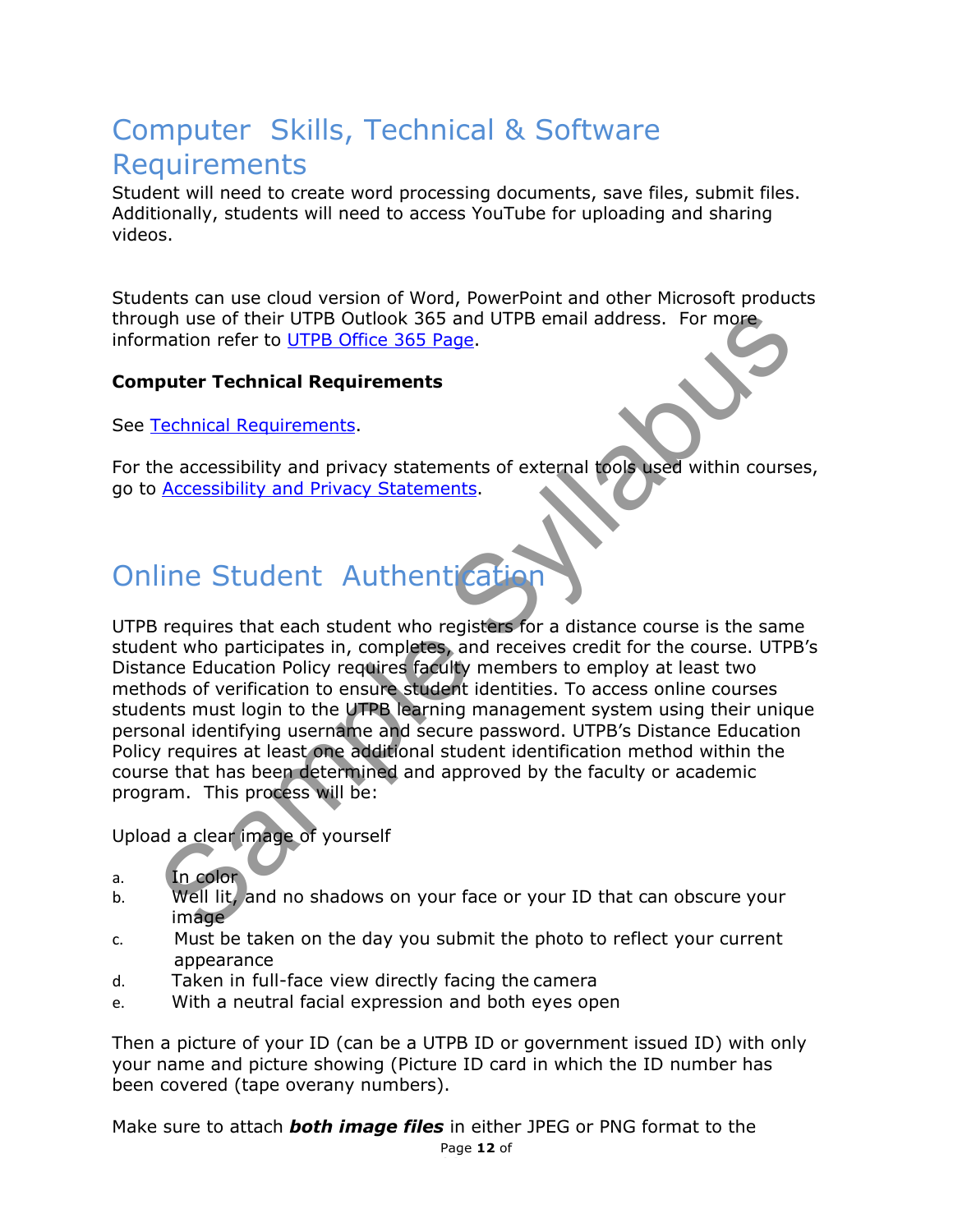assignment BEFORE you submit it.

\*Approved up to date photo identifications are: passports, government issued identification, driver's licenses, military ID from DoD. Dual credit and early college high school students use school district identifications.

## Preparation for Emergencies

**Computer Crash:** Not having a working computer or a crashed computer during the semester will NOT be considered as an acceptable reason for not completing course activities at a scheduled time. NOTE: Identify a second computer before the semester begins, that you can use when/if your personal computer crashes.

Complete Loss of Contact: If you lose contact with course connectivity completely (i.e. you cannot contact me via Canvas or email), you need to call instructor, and leave message regarding connectivity loss and contact information.

Lost/Corrupt/Missing Files: You must keep/save a copy of every project/assignment on an external drive, UTPB Outlook 365 OneDrive, or personal computer. In the event of any kind of failure (e.g. virus infection, student's own computer crashes, loss of files in cyberspace, etc) or any contradictions/problems, you may be required to resubmit the files.

# End-of-Course Evaluation & Instructor **Evaluation**

**Solution**<br> **Solution** Solution and you will considered as an acceptable reason for note<br>
the semester will NOT be considered as an acceptable reason for note<br>
tuter before the semester begins, that you can use when/if yav Every student is encouraged to complete an end-of-course evaluation/survey provided by UTPB. During the last few weeks of class, you will receive an announcement through email notifying you that the Course/Instructor Survey is available. You may follow the link in the email to complete the survey using the same credentials to access your courses here. When entering the emailed Survey link you will see a list of surveys for you to complete. Another way to find End-of-Course Evaluations is through you my.utpb.edu account  $> My$ Surveys & Evaluations are on the first page after you login.

The survey is anonymous and you responses are confidential. Your feedback is critical to us and to your instructor as we strive to improve our offerings, and our support of you, the students.

# Student Support Services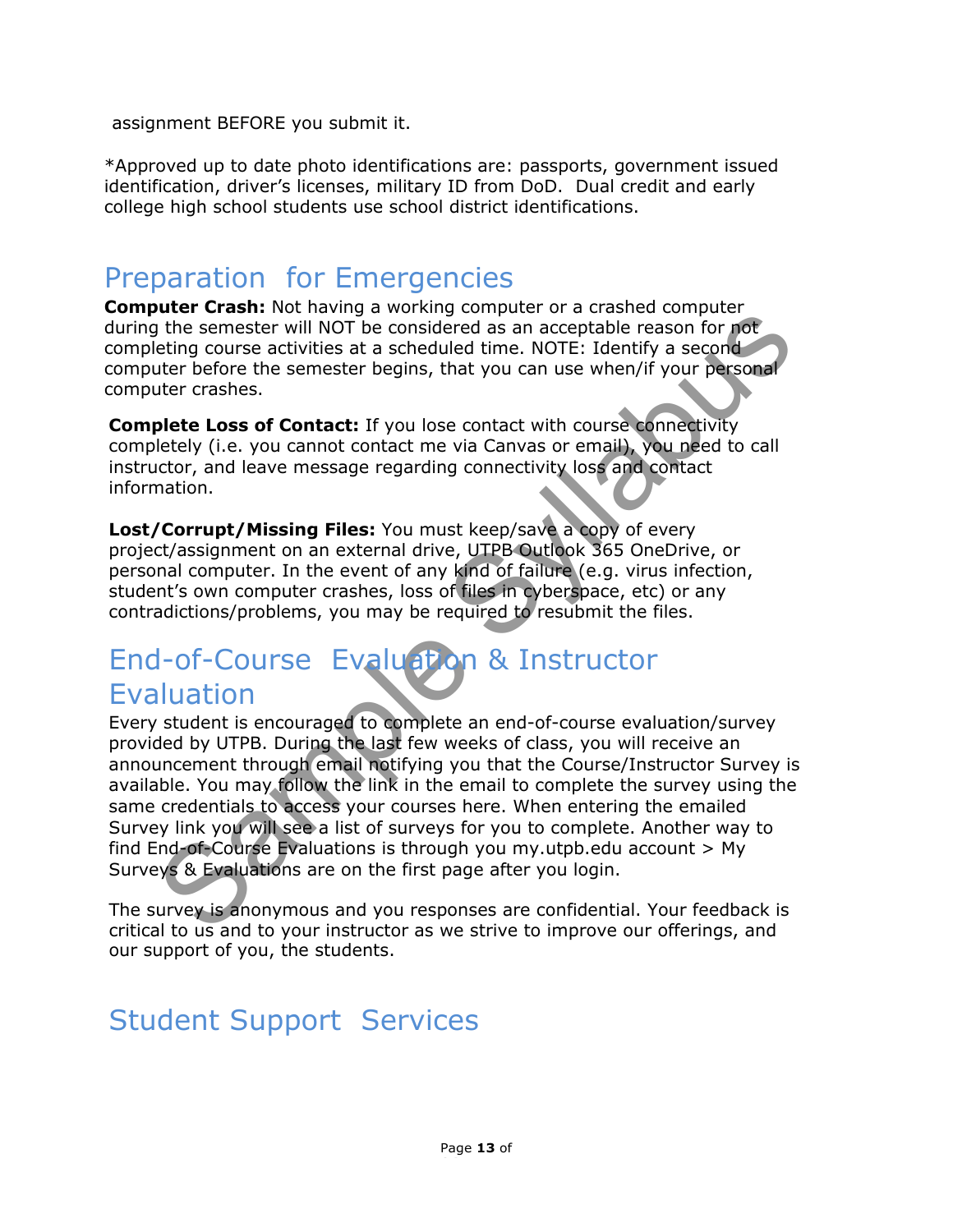| <b>SERVICE</b>                      | <b>CONTACT</b>                                                                                                                                                                                                         |
|-------------------------------------|------------------------------------------------------------------------------------------------------------------------------------------------------------------------------------------------------------------------|
| <b>ADA</b><br>Accommodation/Support | <b>Testing Services &amp; Academic Accommodations</b><br>Department<br>(432) 552-2630                                                                                                                                  |
| Advising                            | <b>UTPB E-Advisor</b><br>(432) 552-2661<br><b>UTPB Academic Advising Center</b>                                                                                                                                        |
| Bookstore                           | <b>UTPB Campus Bookstore</b><br>(432) 552-0220                                                                                                                                                                         |
| Email, Outlook 365,<br>my.utpb.edu  | <b>Information Resources Division (IRD)</b>                                                                                                                                                                            |
| Financial Aid and<br>Scholarship    | <b>UTPB Financial Aid</b><br>(432) 552-2620                                                                                                                                                                            |
| Library                             | The J. Conrad Dunagan Library Online at<br>(432) 552-2370                                                                                                                                                              |
| Registrar                           | <b>UTPB Registrar</b><br>(432) 552-2635.                                                                                                                                                                               |
| <b>Student Services</b>             | <b>Dean of Students</b><br>$(432)$ 552-2600                                                                                                                                                                            |
| <b>Technical Support</b>            | <u>Canvas</u><br>1-866-437-0867                                                                                                                                                                                        |
| Tutoring & Learning<br>Resources    | If you are taking courses through UTPB the following<br>links provide services: <b>Smarthinking Online Tutoring</b><br>(provides tutoring services), SmarterMeasure<br>(measures learner readiness for online course). |
| Disclaimer & Rights                 |                                                                                                                                                                                                                        |

## Disclaimer & Rights

Information contained in this syllabus was to the best knowledge of the instructor considered correct and complete when distributed for use in the beginning of the semester. However, the instructor reserves the right, acting within the policies and procedures of UTPB to make changes in the course content or instructional techniques without notice or obligation. The students will be informed about the changes, if any.

## Copyright Statement